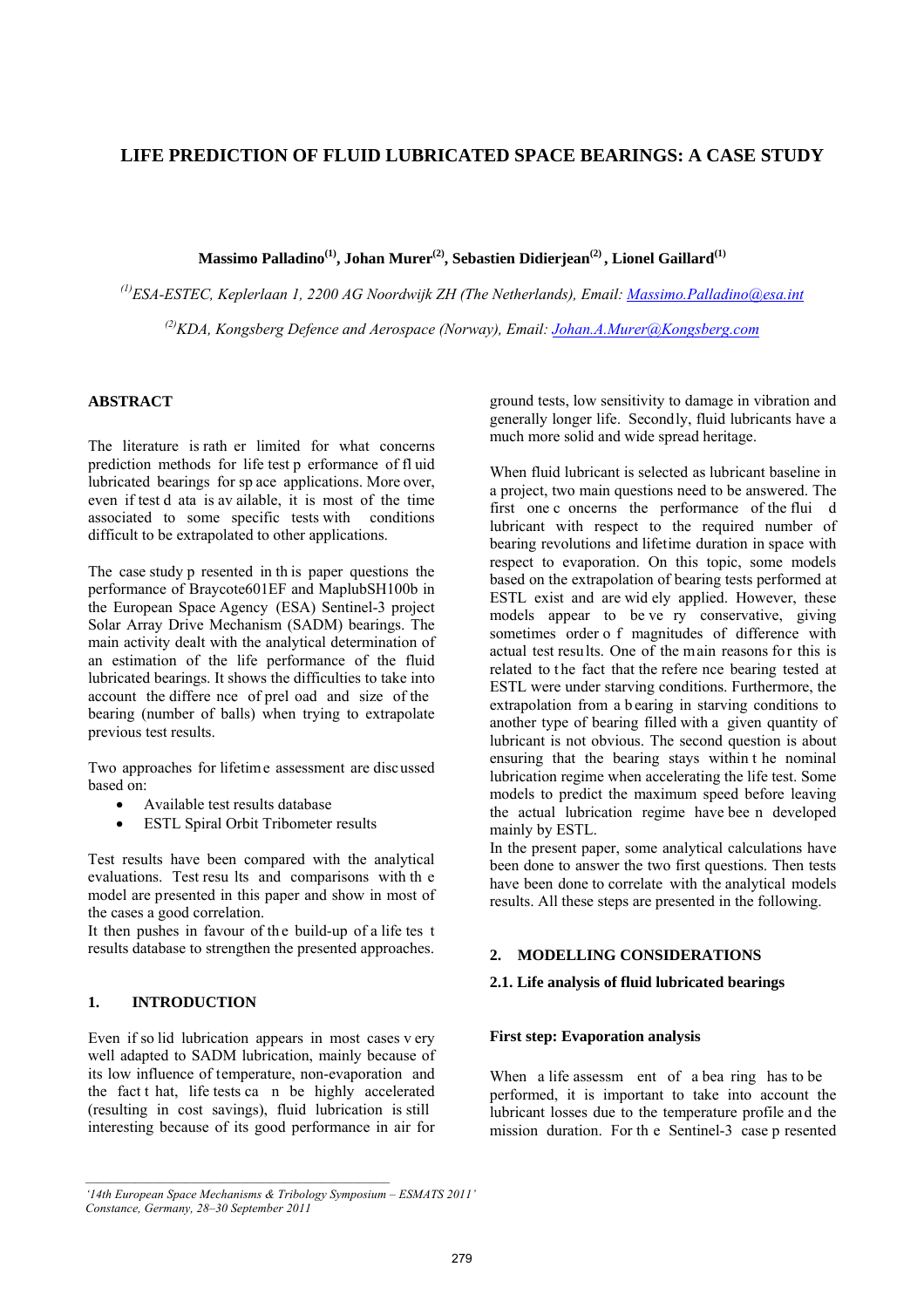here, it h as been considered that 12.5 years will b e spent at a maximum temperature of 85 deg C. Models to assess th is topic have been elaborated by ESTL . They are based on the Langmuyr equation. Taking into account the presence of a laby rinth seal, the followi ng formula is used (ref. [1]):

$$
Q = 0.0436 \frac{P d \pi b \left(\frac{M}{T}\right)^{0.5}}{1 + 0.375 \frac{L}{b}} 10^{-3}
$$
 (1)

In this formula, Q represents the mass loss per second (in kg per second),  $\overline{T}$  is the maximum temperature in Kelvin, M is th e molecular weight of the lubricant (in grams per m ole) and d, b and L a re respectively the "flattened" labyrinth seal diameter, depth and length. P is the lubricant vapour pressure. By th en multiplying this mass loss per the mission duration, the total mass loss is fou nd. It is goo d practice to consider a sem isealed system by having a zero length virtual labyrinth seal. The total amount of lubricant loss is then removed from the initial am ount of fl uid lubricant part of the grease lubricant to evaluate the quantity of lubricant that will be considered for the lubricant consumption/ degradation analysis. For our case, the lubri cant losses are 0.08 m g for Braycote 601EF and 0.11 mg for MaplubSH100b by considering the actual labyrinth seal dimensions. T his shows that Maplub tends to evaporate more than the Braycote.

### **Second step: Consumption/ Degradation analysis**

For our case, a free volume of about 100 c ubic millimetres is allowable to b e filled with grease. Therefore, taking into account the molar mass and the fact that the grease fills ab out 5 % to 10 % of the free volume, there will b e, as m easured, 8 mg of Braycote601EF and 8 m g of M aplubSH100b. After taking out the lubricant losses due to evaporation, the total amount of lubricant is 7.92 mg of Braycote601EF and 7.89 mg of MaplubSH100b at the beginning of the consumption/ degradation phase.

The consumption/ degradation model is based on the Spiral Orbit Tribometer (SOT) tests resu lts obtained at ESTL (ref.[2]). This type of test consists in having a ball between two plates (one fixed and the other one rotating) in such a way that the motion of the ball in an angular contact bearing is well si mulated. Indeed the ball can roll and slide at the contrary of a p in-on-disc test where only sliding motions are performed.



#### **Figure 1: Spiral Orbit Tribometer test**

In this SOT test, 5 0 micrograms of lubricant are used and the number of orbits the ball does until failure occurs (huge increase in the friction) is recorded. The contact stress in the test set-u p is 1.5 GPa. The SOT test is performed under vacuum. For the analysed lubricants, the SOT test has provided the fo llowing results (ref.[2]):

- Braycote601EF: 200 orbits/microgram of lubricant
- MaplubSH100b:1200 orbits/microgram of lubricant

The consumption/ degradation analysis consists in the application of the following methodology:

 SOT tests have demonstrated that the life of fluid lubricants is sen sitive to contact stress. An empirical relationship between lubricant life (obtained by SOT) and contact stress is:

$$
Life = K \exp(-3.35 p_m)
$$
 (2)

Life is th e number of ball orb its until failure; K is a constant and  $p_m$  is the mean contact stress.

By knowing the mean contact stress for the Sentinel-3 application (800 MPa), it is therefore possible to evaluate the number of ball orbits per m icrogram of lubricant. In this case, th e number of ball orbits per microgram of lubricant is:

- Braycote601EF: 2087 orbits/microgram of lubricant
- MaplubSH100b: 12520 orbits/microgram of lubricant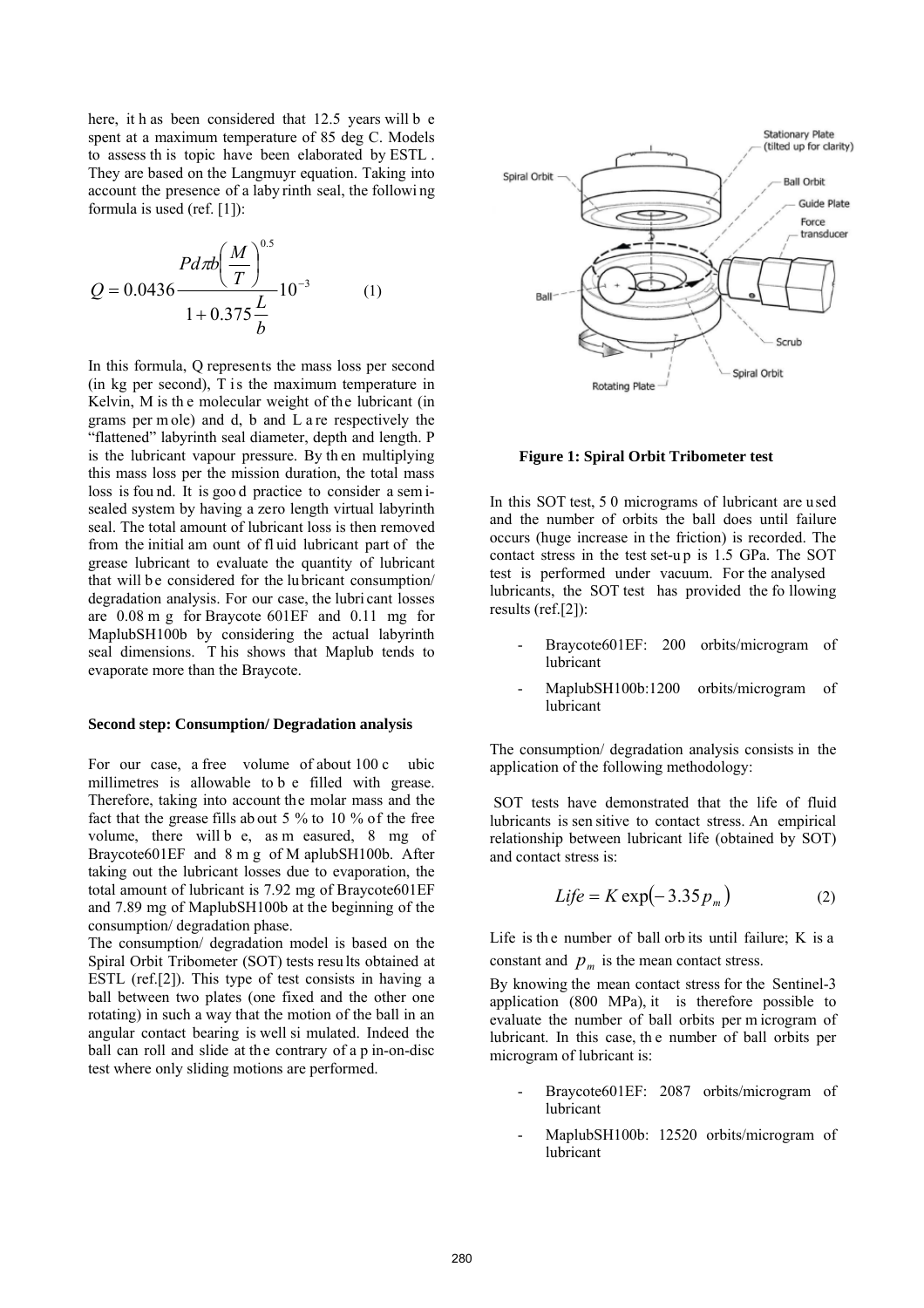The number of ball passes for the Sentinel-3 bearing is an important parameter to evaluate the consumption/ degradation of the lubricant:

$$
Nbp = \frac{N_b}{2} \left( 1 - \frac{b_d}{p_d} \cos(\theta) \right) \tag{3}
$$

Nbp is the number of ball passes,  $N_b$  is the number of balls in the bearing,  $b_d$  is the ball diameter and  $p_d$  is the pitch diameter.

For the Sentinel-3 case, the number of ball passes is 3.85. Knowing the number of ball passes and the fact that the SOT test set-up is such that for one ball orbit the rotating plate does two revolutions, it is possible to estimate the number of bearing revolutions until failure of the lubricant. This is done with the following formula:

$$
Nrevs = \frac{2Life}{Nbp} quantity
$$
 (4)

Nrevs is th e estimated number of bearing revolutions until failure, Life is th e number of ball orbits per microgram of lubricant found in the SOT, Nbp is th e number of ball passes in the bearing and "quantity" is the amount of lubricant after having taken out the evaporated amount of lubricant. The following results are found:

Braycote601EF: 8.6 million revolutions

MaplubSH100b: 51.3 million revolutions

The model presented here has been originally used to predict the allowable number of rev olutions at motor bearing level for the ESA GALILEO IOV SADM. The model predicted 7.2 million revolutions (mainly due to a much higher grease quantity available in the bearing (141 mg of Braycote601EF) despite higher preload and contact stress: 1.7 GPa). The model has shown a good correlation with the test resu lts (ref.[2]). This is the reason why this model has been reused for Sentinel-3.

### **Alternative degradation analysis based on bearing tests done at ESTL**

Alternatively, an analysis based on bearing tests do ne at ESTL (ref.[1]) has been performed for the Braycote601EF. The methodology is explained hereafter:

The starting point is th at a ED20 angular contact bearing (back-to-back pair) with 40 N preload and 637 MPa contact stress, filled with 1% of free volume has demonstrated 10 million revolutions lifetime with

Braycote601EF. The number of ball passes for th is bearing is 6. Therefore, the total number of ball passes is 60 million. By ap plying the equation (2), it is possible to estimate the theoretically achievable total number of ball passes in a bearing with 800 MPa contact stress (Sentinel-3 bearing). This gives a t otal number of ball passes of about 34 million. It is k nown that for th e Sentinel-3 bearing, the number of b all passes is 3.85. Therefore, the expected lifetime is about 9 million bearing revolutions. It is interesting to notice that this approach gives, in the end, similar results than the approach presented in the previous paragraph. This gives confidence in the prediction model.

#### **2.2. Accelerated life test analysis**

The analysis has indicated the following results:

- The Braycote601EF, initially considered as the baseline lubricant, will not meet the Sentinel-3 lifetime requirements of 140 million bearing revolutions
- The MaplubSH100b will have a rotation lifetime performance of at least 10 tim es the Braycote601EF, but will sti ll not necessaril y meet the requirements.

Due to these negative analytical/SOT predictions, it was decided that a specific bearing test would be needed to prove that a flu id lubricant could still b e qualified for Sentinel3.

The actuator manufacturer, based o n previous experience, was confide nt that a fluid lubricated solution (like Braycote601EF) would be compliant with the required lifetime

#### **Analytical developments**

In this paragraph, some analytical developments are presented to evaluate the maximum possible speed during the accelerated life test of the Sentinel-3 bearings.

The formulas for this assessment have been derived by ESTL and are given in ref. [4].

The dimensionless minimum film thickness is evaluated with the following formula:

$$
H_{\min} = 3.63 \frac{U^{0.68} G^{0.49} (1 - e^{-0.68k})}{W^{0.073}}
$$
 (5)

U, G, W and k are dimensionless parameters mainly dependant on the bearing geometry, the bearing speed, the bearing contact stress, the bearing materials and the lubricant viscosity. In the analysis, the base oil viscosity is considered (base oils are Braycote815Z for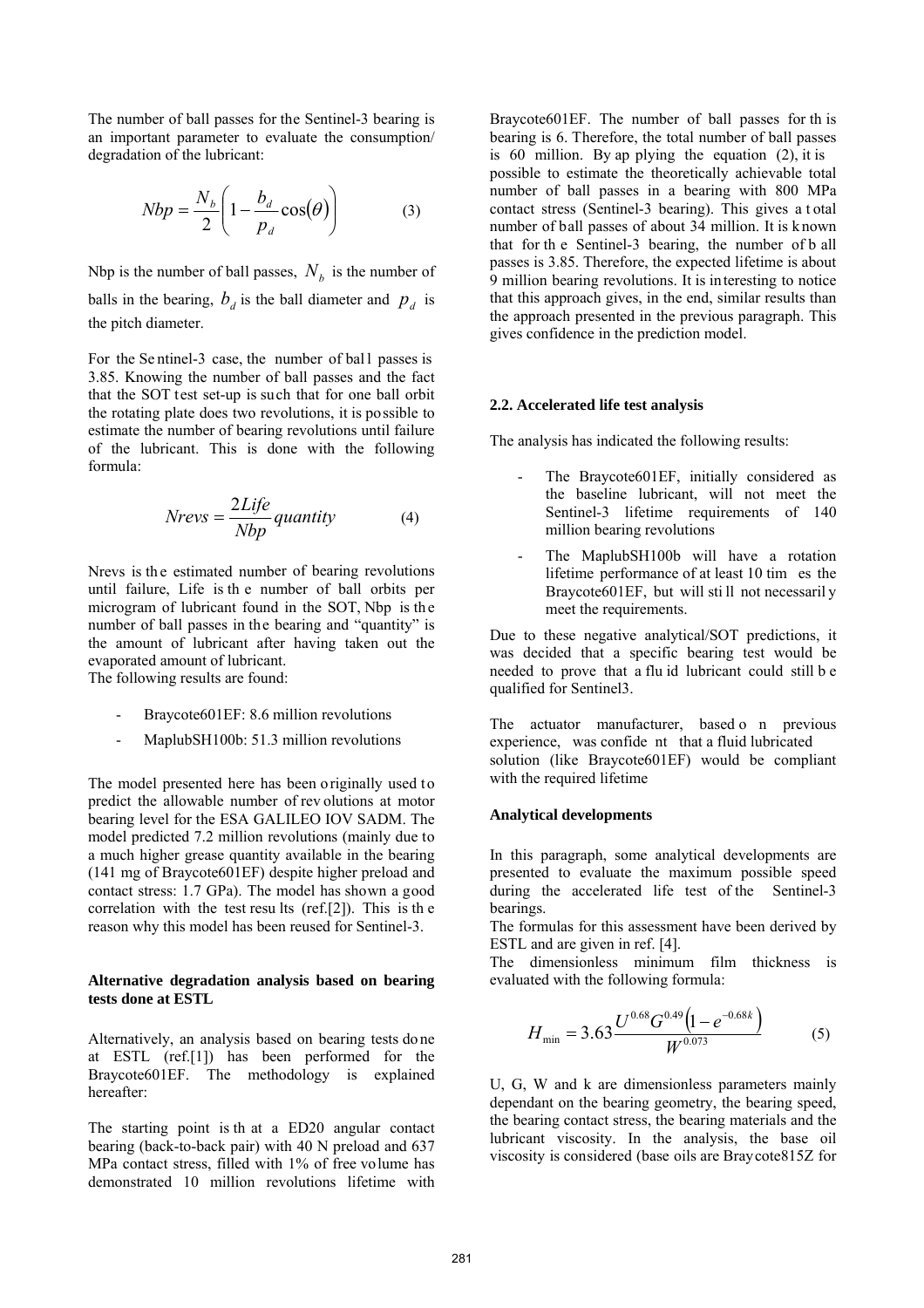Braycote601EF grease and Ny e2001a for MaplubSH100b grease).

The thermal effect based on vi scous shear heating (local heating) will resu lt in a reduction of the minimum film thickness. This effect is tak en into account in the model.

The starvation effect consis ts in a d ecrease of the pressure in the film when the lubricant meniscus tends towards the Hertzian c ontact dimension. This effect results in a de crease of th e minimum film thickness. This effect is taken into account as well.

Knowing the surface roughness, the specific fil m thickness  $\lambda$  can be computed. It is considered that the following lubrication regimes can be defined:

 $\lambda$  < 1: boundary lubrication regime;  $\lambda$  >4: hydrodynamic regime;  $1 < \lambda < 4$ : mixed regime

By analysis, the following limitations have been found:

\* At -20 deg C and nominal speed, with

Braycote601EF, the lubrication regime is mixed (specific film thickness between 1 and 4). In order to accelerate as much as possible, the cold case was agreed to be tested at 20 deg C. By analysis, the mixed regime will end at 20 deg C at a speed of 1320 RPM. It was therefore agreed to test at a maximum speed of 1000 RPM at 20 deg C to simulate the cold case.

\* At 85 deg C and nominal speed, with Braycote601EF, the lubrication regime is boundary (specific film thickness below 1). By analysis, the boundary regime ends at a speed of 770 RPM. It was agreed to accelerate the test up to max 500 RPM.

The analysis estimated the test duration at about 105 days for Braycote.

\* At -20 deg C and nominal speed, with MaplubSH100b, the lubrication regime is mixed. In order to accelerate as much as possible, it was agreed also here to test the cold case at 20 deg C. By analysis, the mixed regime will end at a speed of 2383 RPM. It was therefore agreed to test at a maximum speed of 2000 RPM at 20 deg C to simulate the cold case.

\* At 85 deg C and nominal speed, with MaplubSH100b, the lubrication regime is boundary. By analysis, the boundary regime ends at a speed of 4400 RPM. It was therefore agreed to accelerate the test up to a speed of 2000 RPM.

The analysis estimated the test durati on at about 31days for Maplub

#### **Experimental Stribeck curves for correlation**

When doing the analysis to evaluate the speed to be used during an accelerated life test, it is always good practice to also perform a measurement of the Stribeck curves by increasing the speed up to a maximum speed (to cover all th e speed range of interest) and then coming down to the minimum speed. The following figure shows the measurements obtained at 20 deg C (simulating the cold case) for the Nye2001a (base oil of the SH100b grease):



**Figure 1: Stribeck curves measured at 20 deg C (cold case)** 

The Stribeck curve measured at minimum temperature (-20 deg C) is given hereafter:



**Figure 2: Stribeck curves measured at -20 deg C (minimum temperature)**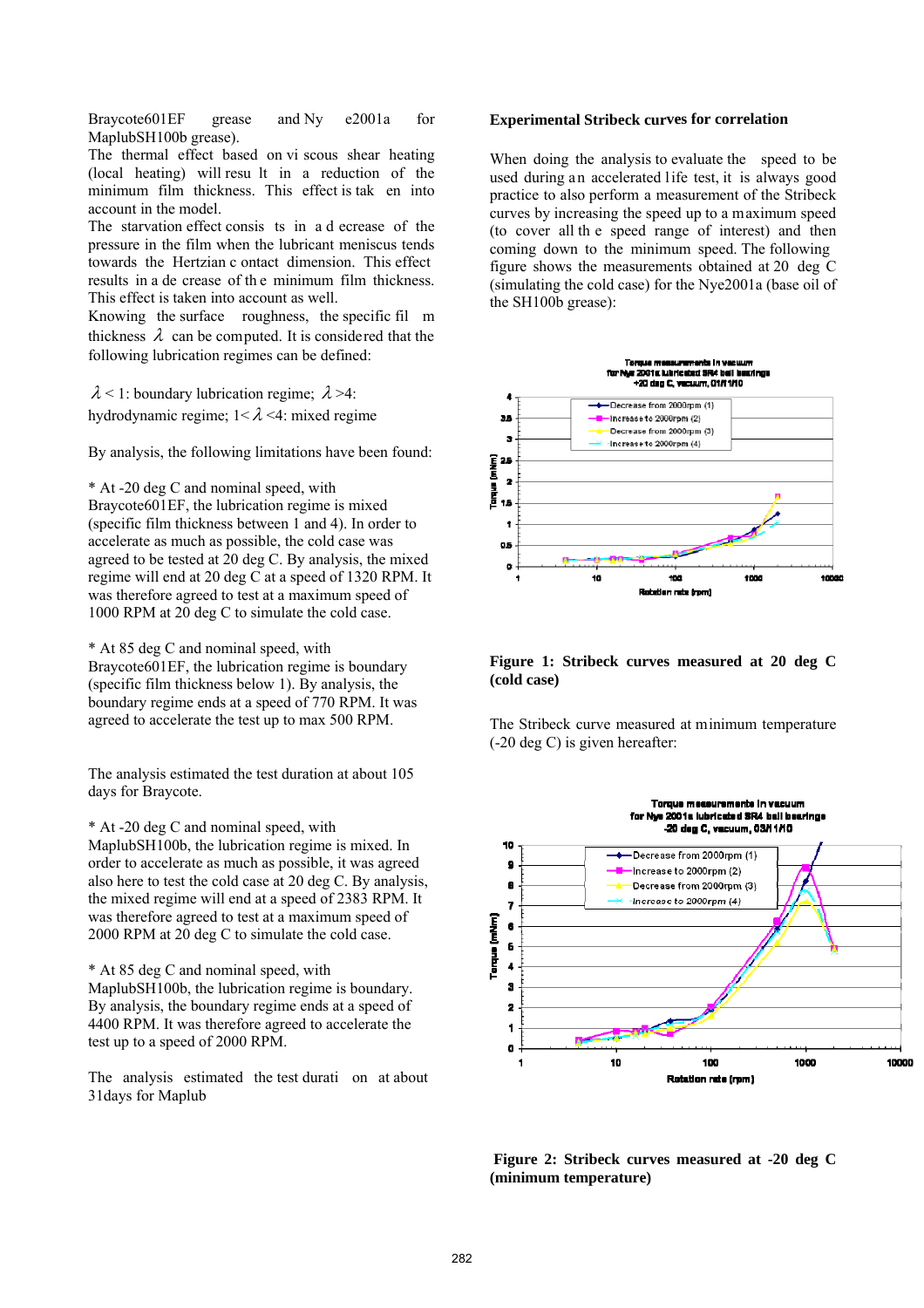The nominal speed is 16.5 RPM. By com paring the torque at -20 deg C and 16.5 RPM (Figure 2) with the torque at 20 deg C and 2000 RPM (Figu re 1), it is deduced that a test at 2000 RPM and 20 deg C is representative since the torque is si milar to the torque at nominal speed a nd -20 deg C. This validates the speed, to be used during the accelerated life test, found by analysis.

Generally, similar results have been found for Braycote601EF and MaplubSH100b at 20 deg C as it is shown on the following figure:



### **Figure 3: Stribeck curves measured at 20 deg C for Braycote and Maplub**

To investigate the hot case, the following Stribec k curve has been measured at 85 deg C:



### **Figure 4: Stribeck curves measured at 85 deg C (maximum temperature)**

The obtained Stribeck curve shows that between the nominal speed (16.5 RPM) and the proposed speed (2000 RPM), the torque is rather constant, therefore the proposed speed is acceptabl e since it will not c hange the lubrication regime.

From the Stribeck curve s measurements of the greases  $(base$  oil  $+ ad$  ditives) Braycote 601 EF and MaplubSH100b at  $85$  deg C, it h as been seen that, while the Braycote601EF has a similar behaviour than the Nye2001a, apart of the fact that the tes t speed has to be lower than for the Nye2001a, the MaplubSH100b shows a high torque at very low sp eed. This is illustrated on the next figure:



### **Figure 5: Stribeck curves measured at 85 deg C for Braycote and Maplub**

Indeed, while the Braycote601EF shows an increase in the torque between 16.5 RPM (nominal speed) and 500 RPM (proposed speed for the accelerated life test), the MaplubSH100b shows a decrease in the torque between 16.5 RPM and 2000 RPM (proposed speed for the accelerated life test). Since the model is based on the base oil (Nye2001a for the MaplubSH100b grease) and that good correlation is found between the model and the Nye2001a Stribeck curve, it has been deduced that this effect is most probably coming from the PTFE particles added to the grease base oil. The fact that the bearing is mo re filled with Maplub than Braycote (indeed the same 8 mg mass of Maplub and Braycote has been put in the bearing, while the molar mass is much lower for Maplub) can only increase the effect of the PTFE particles. This implies however that it is very important to consider in the torque margins assessment, the torque m easured for the grease at the nom inal speed.

#### **3. TEST RESULTS ON BEARINGS**

Bearings filled with 8 mg of Braycote601EF and 8 mg of MaplubSH100b have been used for a n accelerated life test done at ESTL. Th e tests h ave been done in vacuum with period of high temperature (85 deg C)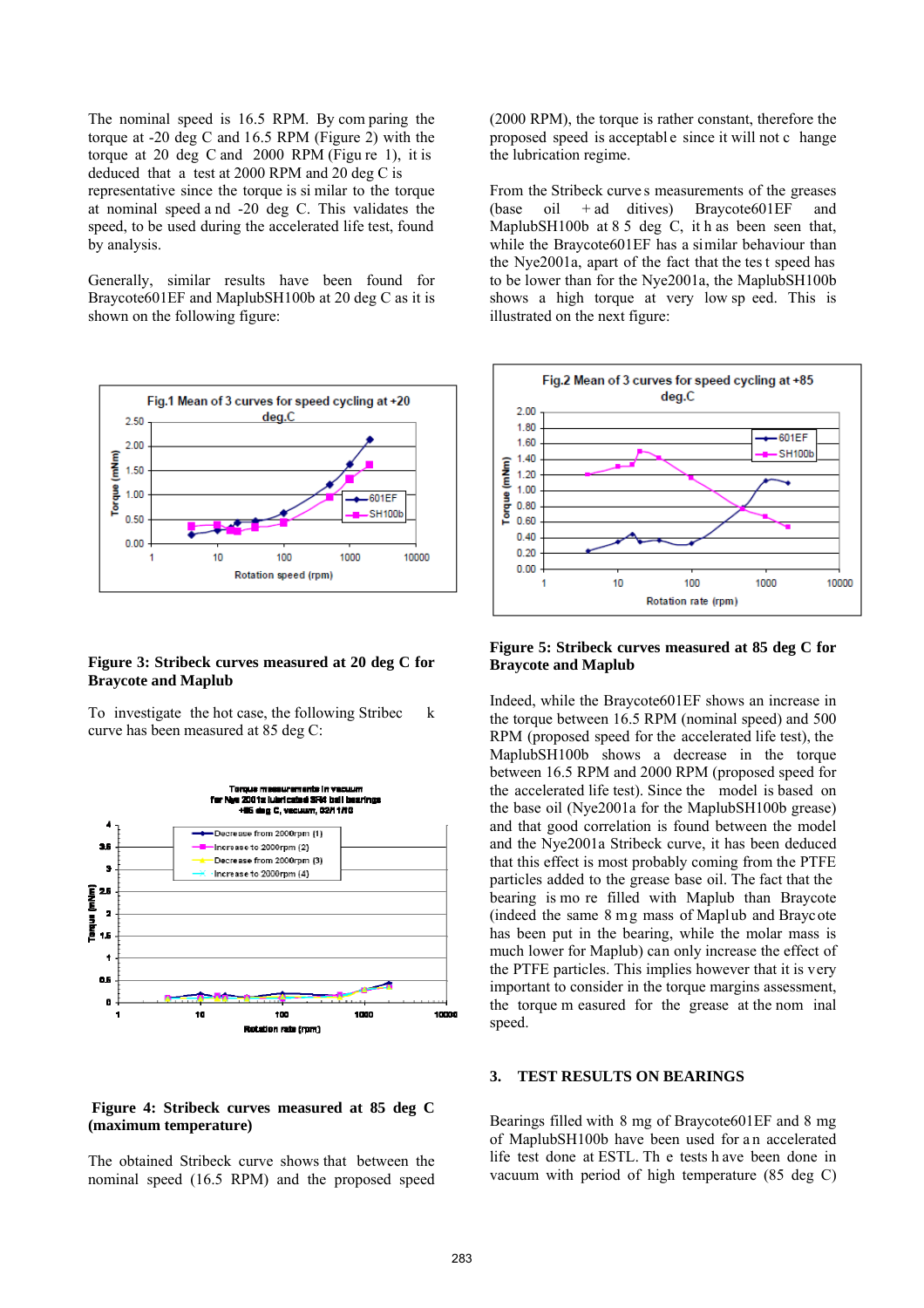and low temperature (20 deg C) with also some periods at the minimum temperature (-20 deg C). It has bee n considered that 75 % of the lifetime is sp ent at high temperature and 25 % of th e lifetime is spent at lo w temperature. The torque has been recorded during the tests. The torque traces are shown hereafter:



**Figure 6: Accelerated life test results for Braycote601EF (the red curve is the peak torque while the blue curve represents the mean torque)**



**Figure 7: Accelerated life test results for MaplubSH100b**

From the test results, the following information is found:

- Braycote601EF bearing has accumulated 130 million revolutions
- MaplubSH100b bearing has accumulated 210 million revolutions
- For both lubricants, the torque traces a ppear rather stable, indicating no traces breakdown of the lubricant
- Since the required lifetime is 1 40 million revolutions, MaplubSH100b has been chosen as the baseline lubricant

# **4. TENTATIVE OF CORRELATION BETWEEN LUBRICANT DEGRADATION ANALYSIS AND TEST RESULTS**

It has bee n shown that the consumption/degradation analysis based on the SOT and the degradation analysis based on bearings tests done at ESTL g ive similar results in terms of lifetime (8.6 million revolutions for the first method and 9 million revolutions for the second method, concerning Braycote601EF). It is however clear that the proposed analysis and extrapolation of ESTLs bearing test are cons ervative with respect to the specific test resu lts obtained for Sentinel3.

A possible explanation is that the lubrication regime in the accelerated test for both cold and hot case is not in reality representative compared to the analysis and SOT test ex trapolation. For example, it is k nown (ref.[1]) that for Braycote601EF lubricated bearings, a duration of about 1000 millions revolutions is possible at cold te mperature mainly due to the fact th at the bearing is operated in mixed and outside the boundary lubrication regime. It is possible that the accelerated test at hot case is still running too fa st and is in reality more into the mixed regime than low end boundary. Considering that the SOT and the bearing test data used for the lubricant degradation analysis is relative to low end boundary lubrication regime only, it could explain the difference in life time.

Also, the mixed regime in each cold case can possibly replenish the lubricant and renew the lubricant film improving the conditions for th e follow on hot case. Thus, the bearing life is not purely an accumulation of revs in boundary regime.

A second explanation can be the very small starved amount of lubricant applied in the SOT possi bly giving a non linear wear rate, which when extrapolated into the larger lubrication amount present in the ball bearing test, will give a much longer life.

However, it is clear fro m this discussion that it is needed to have a much more complete bearing life test database at ho t temperature (boundary regime) and cold temperature (mixed regime) to have enough inputs for the proposed lubricant degradation/ consumption models.

### **5. CONCLUSIONS**

The main conclusions of the work presented in this paper are:

There is in general a good correlation between the analytical models to predict the accelerated life test co nditions (acceleration